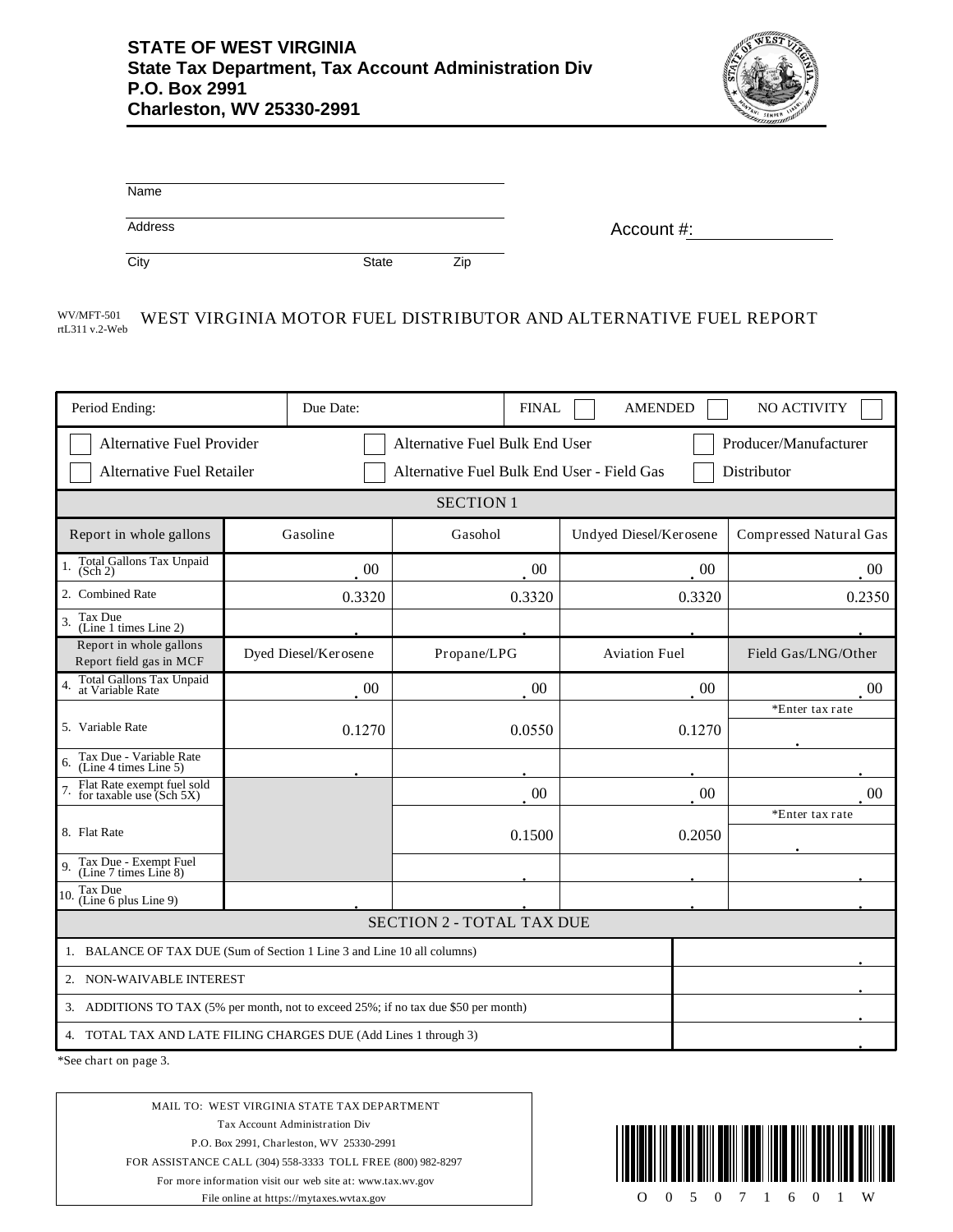#### WEST VIRGINIA MOTOR FUEL DISTRIBUTOR AND ALTERNATIVE FUEL REPORT rtL311V.2-Web WV/MFT-501

Account #: \_

# Filing Information

### OVERVIEW:

- PROVIDE ALL INFORMATION REQUESTED ON THIS REPORT.

- Your report must be postmarked by the Last Day of the month following the report month.
- ATTACH ALL REQUIRED SCHEDULES.
- EXCEPTION: Alternative Fuel Provider, Retailer and Bulk End Users are not required to file schedules. Field Gas must complete Schedule 6.

# REQUIRED SCHEDULES Schedule 1 - Schedule of Tax-Paid Receipts Schedule 5 - Schedule of Tax Collected Disbursements Schedule 2 - Schedule of Untaxed Receipts Schedule 5X - Schedule of motor fuel exempt from flat rate sold for use on highway Schedule 6 - Schedule of Field Gas Consumption

# Instructions for Completing Section 1 Lines 1 through 10

Field Gas Filers report in MCF. Use lines 4, 5, 6, 10 and Schedule 6.

- Line 1 \_\_\_\_\_\_\_\_\_ For each product type, enter the number of gallons received Tax Unpaid. NOTE - You must file a Distributor Schedule of Tax-Unpaid Receipts Schedule 2.
- Line 2<sup>2</sup> Combined Tax Rate (may be found on Page 3).
- Line 3 Tax Due; enter the result of the following: Multiply Lines 1 and 2.
- Line 4 Field Gas Filers: Enter the total MCF used in internal combustion engines and turbines from Schedule 6. NOTE - You must file a Schedule of Tax-Unpaid Receipts Schedule 2. All other filers: For each product type, enter the number of gallons received or produced Tax Unpaid, subject to the variable rate.
- Line 5 Variable Tax Rate (may be found on Page 3).
- Line 6 \_\_\_\_\_\_\_\_\_ For each product type, enter the result of the following: Multiply Lines 4 and 5
- Enter invoiced gallons of fuel exempt from the flat rate used for taxable purpose (on-highway). Line 7 NOTE - You must file a Schedule of On-Highway Exempt Fuel Disbursements (Schedule 5X) for motor fuel exempt from the flat rate tax and used on highway. Total invoiced gallons from Schedule 5X must match Line 7 on the front of this report.
- Flat Tax Rate (may be found on Page 3). Line 8
- Fuel exempt from flat rate sold for taxable use tax due; enter the result of the following, Line 7 multiplied by Line 9 Flat Rate on Line 8.
- Line 10 Tax Due; enter the result of the following: Add Lines 6 and 9.

## Instructions for Completing Section 2 Lines 1 through 4

- Line 1 **Balance of Tax Due.** Sum of Section 1 Line 3 and Line 10 all columns.
- Line 2
- Line 3 In addition to interest, a penalty of 5% per month (not to exceed 25%) is imposed if the return is late. Multiply Line 1 by 0.05 by the number of months late.
- Line 4 Total Tax and Late Filing Charges Due. Add Lines 1 through 3.

| Sign Your Return                                                                                                                                                                                |                                    |                  |        |
|-------------------------------------------------------------------------------------------------------------------------------------------------------------------------------------------------|------------------------------------|------------------|--------|
| Under penalties of perjury, I declare that I have examined this return (including accompanying schedules and statements) and to the best of my knowledge<br>and belief it is true and complete. |                                    |                  |        |
| (Signature of Taxpayer)                                                                                                                                                                         | (Name of Taxpayer - Type or Print) | (Title)          | (Date) |
| (Person to Contact Concerning this Return)                                                                                                                                                      | (Telephone Number)                 | (E-mail Address) |        |
| (Signature of preparer other than taxpayer)                                                                                                                                                     | (Address)                          |                  | (Date) |